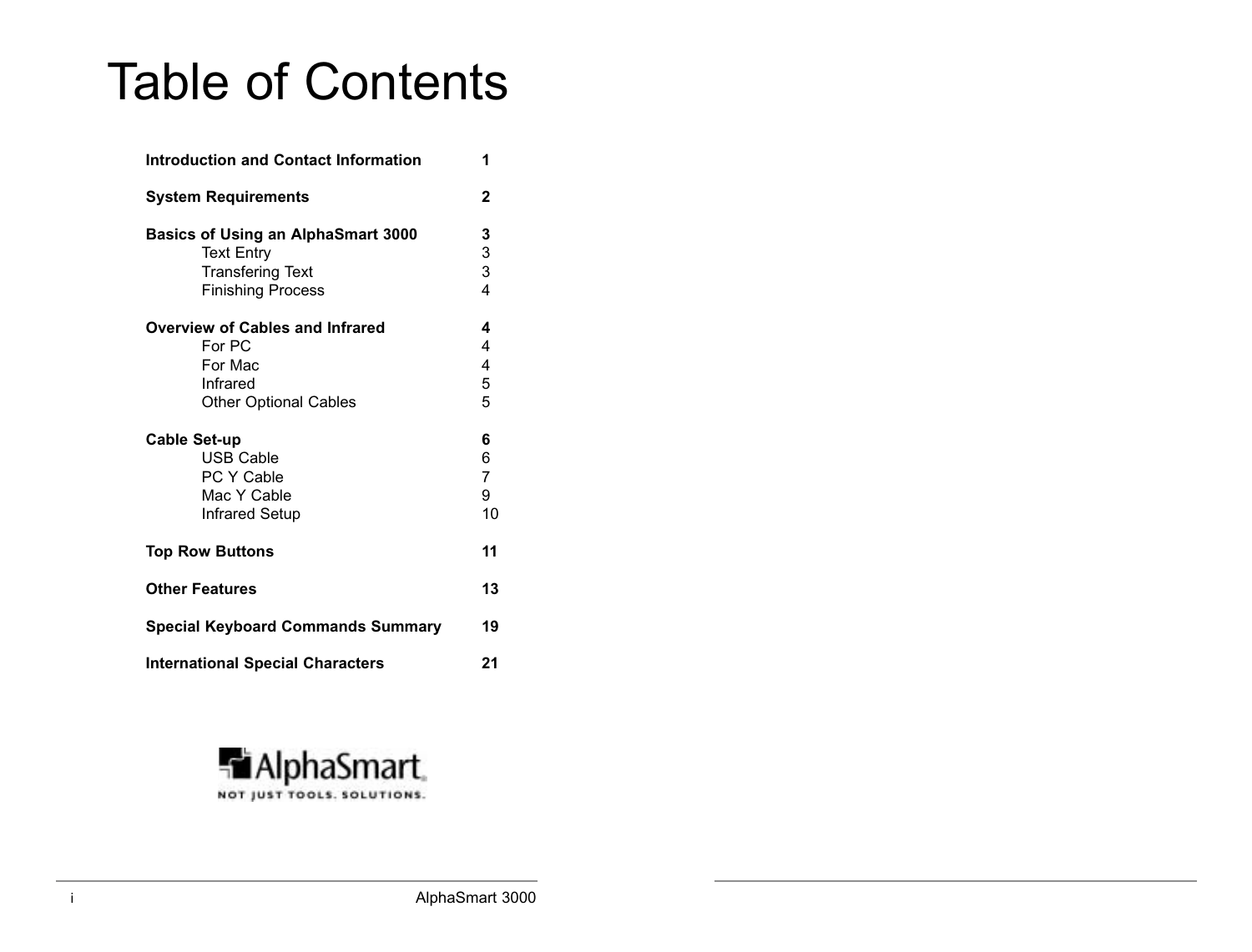## Introduction

This guide is meant to provide a quickstart for using your AlphaSmart. You can find additional and more in-depth instructions on any aspect of your AlphaSmart 3000 or its accessories by going to AlphaSmart's UK website at: http://www.alphasmart.co.uk and read the full on-line AlphaSmart 3000 UK manual at:

http://www.alphasmart.com/languages/ukenglish/downloads/manual.html

## Contact Information

### **AlphaSmart Services**

Please contact our Technical Service Center at 0870 120 0718 for technical questions or problems. You may also contact us via e-mail at UK-help@alphasmart.com

To request a loaner AlphaSmart keyboard, please call 0870 120 0718 or e-mail to UK-info@alphasmart.com or contact one of AlphaSmart's dealers.

For general information or sales questions, please e-mail to UK-info@alphasmart.com

Nothing in this manual may be reproduced in any manner, either wholly or in part, for any purpose whatsoever without written permission from AlphaSmart, Inc.

Copyright © 2001 AlphaSmart, Inc. All rights reserved.

Apple, the Apple logo, Apple IIGS, AppleWorks, iMac, and Macintosh are registered trademarks of Apple Computer, Inc. Classic is a registered trademark licensed to Apple Computer, Inc. Apple Desktop Bus, Performa, and PowerBook are trademarks of Apple Computer, Inc. Microsoft is a registered trademark of Microsoft Corporation. IBM is a registered trademark of International Business Machines.

Created September 2001. Version MAN-UK30B

*Please Note: For simplicity the following abbreviations will be used in this guide:*

| <b>PC</b>         | Any IBM compatible Windows or OS/2 |
|-------------------|------------------------------------|
|                   | computer                           |
| Mac               | Any Apple Macintosh computer       |
| IR                | Infrared                           |
| <b>AlphaSmart</b> | AlphaSmart 3000                    |

## System Requirements

The AlphaSmart 3000 works with any desktop or laptop computer with an external keyboard or USB port, whether IBM compatible or Apple® Macintosh, iMac, iBook, or IIGS.

The AlphaSmart works with IBM-Compatible computers, including PC AT, PS/2, 286, 386, 486, and Pentium (AlphaSmart is not compatible with the older XT model PCs and with laptops without an external keyboard port or USB port with Windows 98 or later). The AlphaSmart is compatible with all versions of OS/2, and most versions of Windows. To connect to the USB port of a PC, the PC must be running Windows 98 or later. Windows NT does not support USB, but the AlphaSmart 3000 can still be used with a PC running Windows NT by connecting the two with a PC Y cable.

The AlphaSmart works with any Apple computer (or Mac clone) equipped with an Apple Desktop Bus™ (ADB) port or USB port. It is compatible with all Macintosh Operating System (OS) software, versions 6.0.x and later.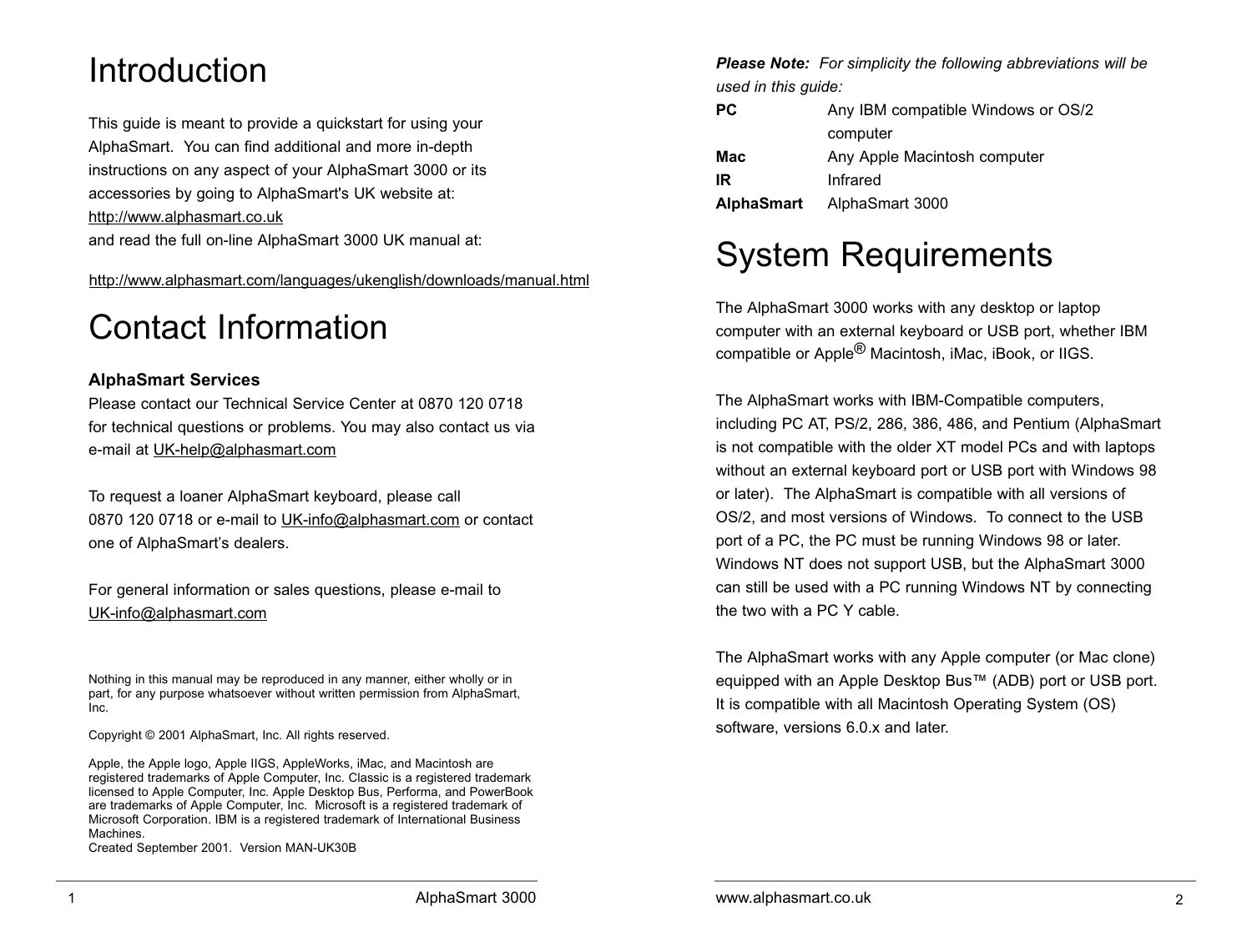## Basics of Using the AlphaSmart 3000

### **Step One-Text Entry**

- 1. Turn on the AlphaSmart by pressing the **on/off key** and then start typing. Your text will appear in the window.
- 2. Use the **arrow keys** to move your cursor in the text.
- 3. Use the **backspace** key to erase.
- 4. To move between files, press the **file 1** key to switch to file 1, the **file 2** key to go to file 2 and so forth, up to file 8.
- 5. When finished, turn the AlphaSmart off. Text is automatically saved in all files used.

## **Step Two-Transferring Text to a Computer**

- 1. Turn on the PC or Mac.
- 2. Start up any application that accepts text and open a new file in that application. Making sure the cursor is flashing in it.
- 3. On your AlphaSmart, open the file that contains the text you want to send.
- 4. Follow the directions for your particular set up:
	- a. **PC:** Connect your AlphaSmart to the PC using a PC Y cable or USB cable.
	- b. **Mac:** Connect your AlphaSmart to the Macintosh using a Mac Y cable or USB cable.
	- c. **Infrared:** Launch AlphaBeam on your Mac or PC then make the text entry program you already opened the active window by clicking on it once.

Point the infrared lens of the AlphaSmart towards the IR pod-anywhere from 10 centimeters to 1 meter away.

5. Press the **send** key on your AlphaSmart. Your text will appear on the PC or Mac screen.

## **Step Three-Finishing the Process**

- 1. Disconnect the AlphaSmart from the computer
- 2. On the PC or Mac, format if desired, print and/or save new file.
- 3. On the AlphaSmart, if you choose to erase the text, press the **clear file** key.
- 4. Turn off the AlphaSmart.

## Overview of Cables and Infrared

The AlphaSmart 3000 (non IR version) requires a cable in order to send text to your computer. The following cables are available for this purpose:

## **For the PC**

- 1. **PC Y cable:** Attaches to your computer's keyboard (PS/2 and 5 pin) port, for use with all Windows versions including 3.x, 95 and NT. This cable is only available through AlphaSmart or one of its dealers.
- 2. **USB cable:** Attaches to your computer's USB port. Your computer must be running Windows 98, ME, 2000, XP or later (with the exception of Windows NT which does not support USB) to use this cable. It can also be used for uploading SmartApplets to your AlphaSmart.

### **For the Mac**

- 1. **Mac Y cable:** Attaches to your computer's ADB port. This cable is only available through AlphaSmart or one of its dealers.
- 2. **USB cable:** Attaches to your computer's USB port. This cable must be used if your computer only has USB ports (iMacs or newer) and you have an AlphaSmart. It can also be used for uploading SmartApplets to your AlphaSmart 3000.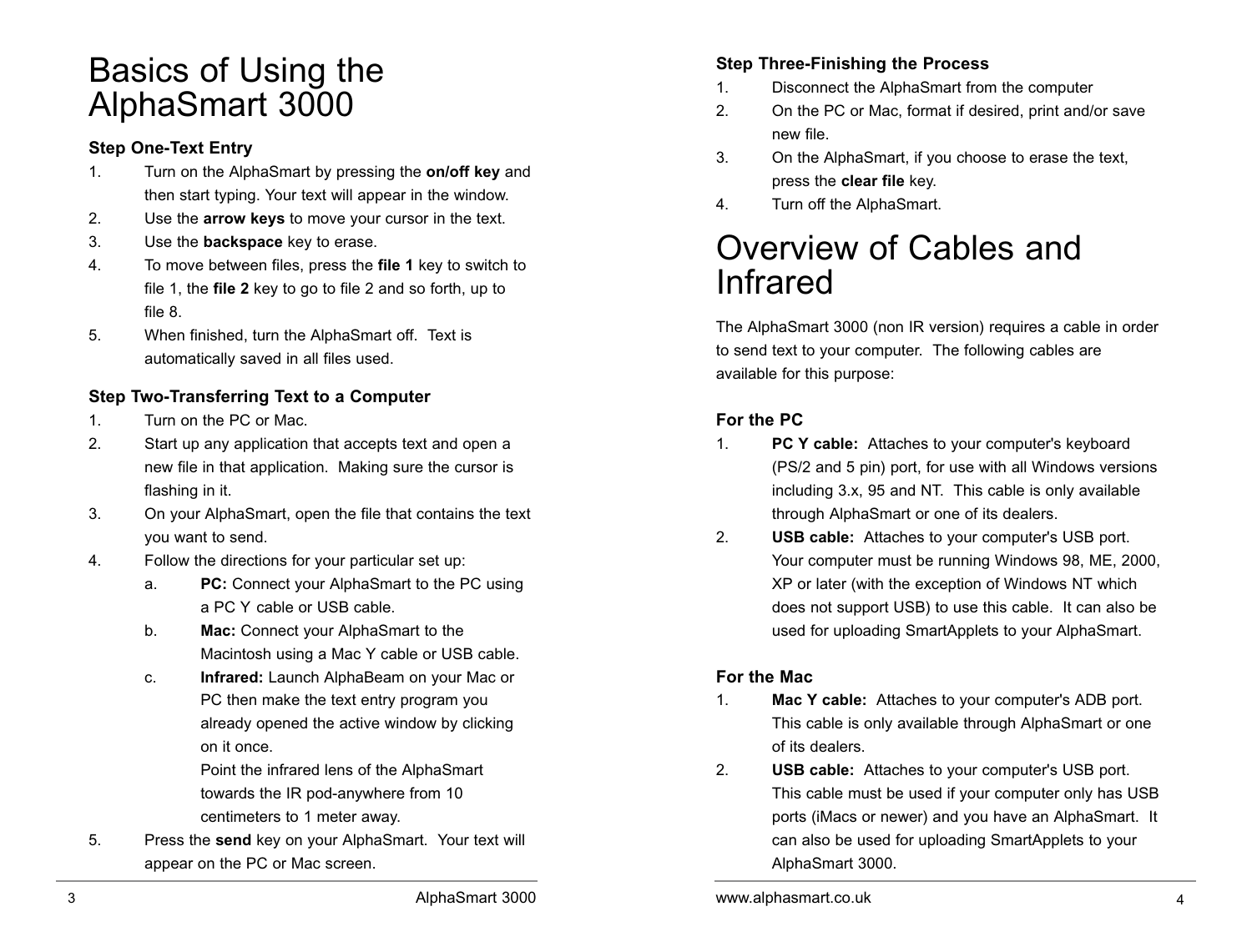### **AlphaSmart 3000 Infrared Version**

The AlphaSmart uses the infrared industry standard IrDA interface. You can purchase an AlphaSmart IR Pod for your PC or Mac in place of a cable. This pod attaches to your PC's serial COM port or to your Mac's printer or modem port. (Your IR AlphaSmart will still send text with a cable if you choose to purchase one).

## **Other Optional Cables**

#### **Parallel Printer Cable**

This cable allows your AlphaSmart to print directly to most parallel printers. This cable is available only from AlphaSmart or its dealers.

#### **Serial Printer/Mac Updater Cable**

This is a standard 8 pin serial cable. This cable allows your AlphaSmart to print directly to most serial printers. It also allows you to install new SmartApplets from a Mac with a serial COM port to your AlphaSmart.

*Please note: For the latest list of compatible printers please refer to the following page on our web site:* http://www.alphasmart.com/support/printer\_list\_3000.html

#### **PC Updater Cable**

Use this cable when you wish to install a new SmartApplet from a PC to your AlphaSmart via your serial COM port.

## Cable Setup

## **USB Cable**

Use this cable to connect your AlphaSmart 3000 to a computer that has an operating system that supports USB and has USB ports.



Simply plug the rectangular end of the USB cable into the computer's USB port (either on the CPU, on a USB hub, or on some USB keyboards). Then connect the smaller, semi-square, end into the AlphaSmart computer port.

The first time you connect an AlphaSmart to a USB port on a PC, Windows will bring up a series of screens to install the driver necessary to support the AlphaSmart. Simply click on the "Next" button in each screen until finished, you might then be required to restart your PC.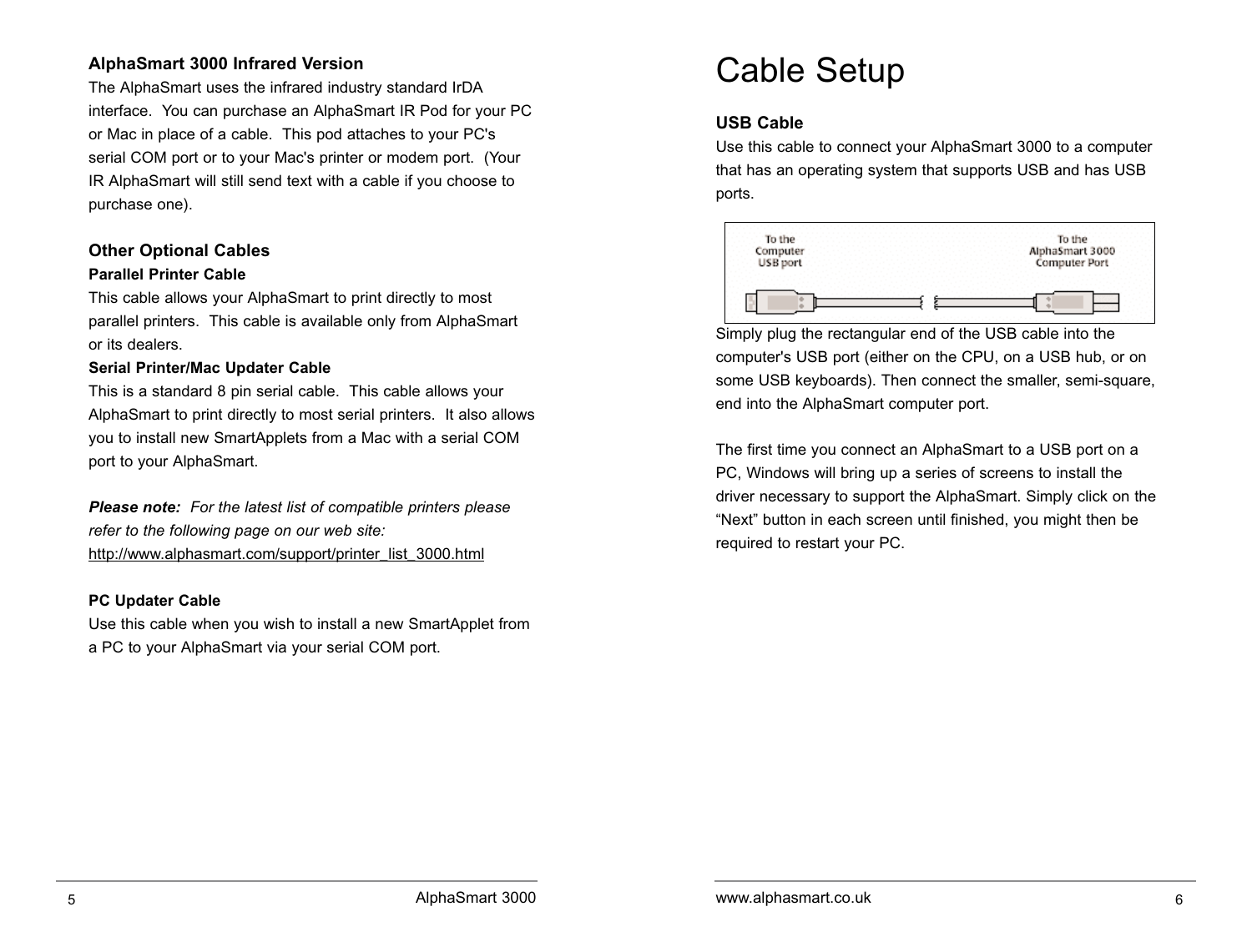#### **PC Y Cable**

- 1. Turn off your computer.
- 2. Disconnect the keyboard from the computer keyboard port and determine if it is a 5-pin (larger) or Mini-DIN 6 pin (smaller and more common) connector.
	- a. If the keyboard has a Mini-DIN 6-pin connector: Connect the orange end of the PC Y cable, labeled "Connect to PC computer port" into the keyboard port on the back of your computer. Next, connect the computer keyboard cable into the orange end of the 8-inch adapter cable. Then connect the purple end of the adapter cable to the purple end of the PC Y cable (see below).



b. If the keyboard has a 5-pin connector: Connect the orange end of the adapter cable to the orange end of the PC Y cable. Next, connect the purple end of the PC adapter cable into the keyboard port on the back of your computer. Then connect the computer keyboard cable into the purple end of the PC Y cable, labeled "Connect to PC keyboard cable" (see below).



- 3. Plug the grey end into the computer port on the right side of your AlphaSmart.
- 4. With the PC Y cable installed, turn on the computer, wait for complete boot up, and test your regular keyboard for operation. The AlphaSmart and your PC keyboard should both be able to type into a text entry document (i.e. MS Word, Excel, Powerpoint, etc.).

*Please note: The blue end of the PC Y cable is used to connect older models of the AlphaSmart (2000s or Pros).*

*Warning: Always leave the PC Y cable installed. If for any reason you need to remove the PC Y cable from the computer, do so when your computer is turned off.*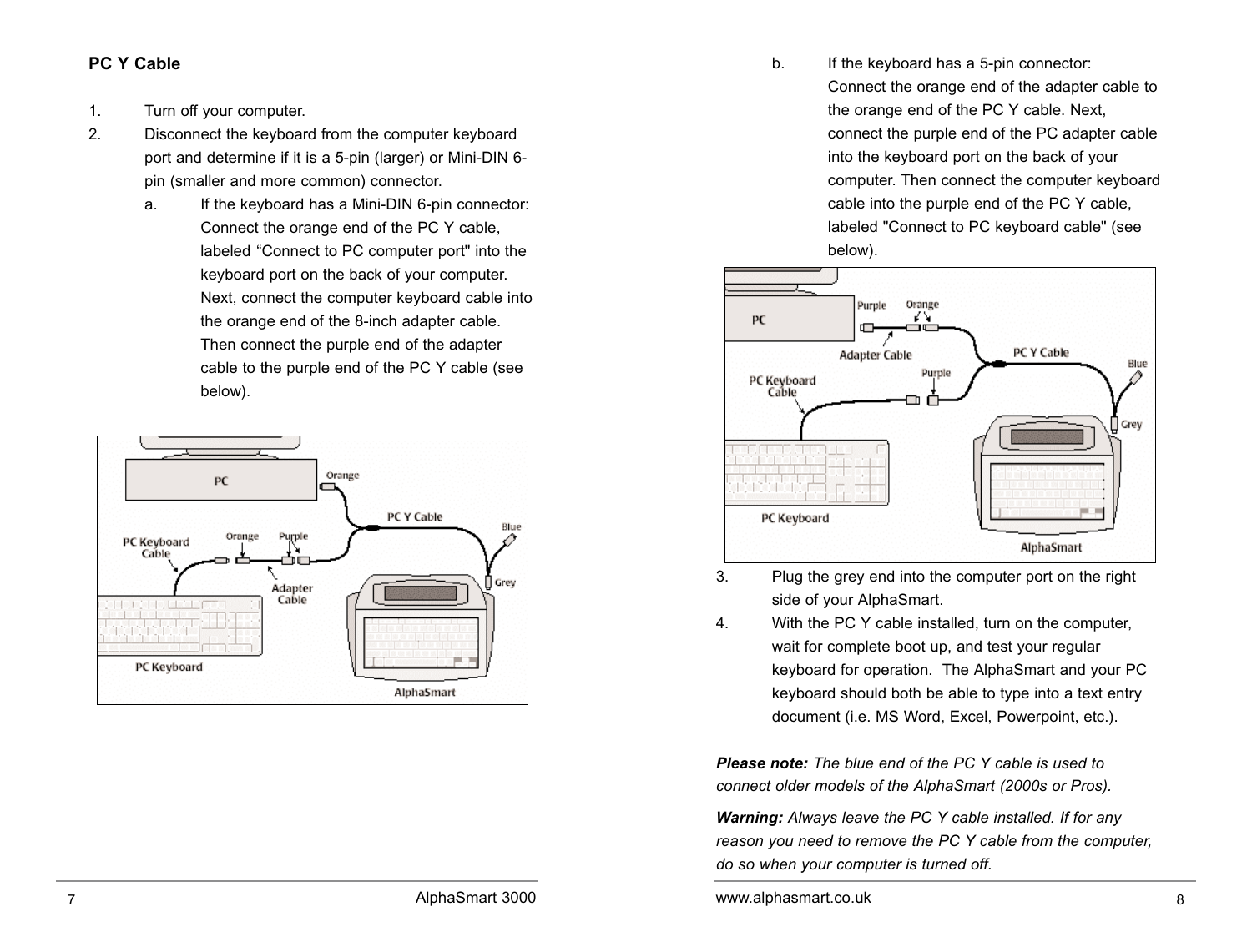#### **Mac Y Cable**

- 1. Unplug the mouse from your keyboard.
- 2. Insert the green end of the Mac Y cable into the empty ADB port on your keyboard where you just unplugged your mouse.
- 3. Plug your mouse into the red end of the Mac Y cable.
- 4. The grey end should be plugged into the computer port on the right side of your AlphaSmart.



*Please note: The blue end of the Mac Y cable is used to connect to older models of the AlphaSmart (2000s or Pros).*

## **Infrared Setup**

- 1. Turn off your computer.
- 2. If you have a serial pod and a **PC**, plug the pod into one of your computer's COM ports. If you have a **Mac**, plug the serial pod into either the modem or printer port.
- 3. Install the AlphaBeam software from the CD-Rom or download from our website at www.alphasmart.co.uk. Go through the install wizard, following directions and making the appropriate choices. You will find more detailed instructions on our website or on the CD-Rom in AlphaBeam.doc.

During the install process, you will be asked to choose the type of Infrared support you want: "AlphaSmart Only" or "Windows Drivers". If you choose "Windows Drivers" one of the screens asks for the manufacturer and model number of your IR pod. The manufacturer is "ACTiSYS" and the model number is "ACT-IR220L Infrared Wireless Interface".

- 4. After installation is complete, reboot your computer, launch AlphaBeam and then launch a word processing document on top of the AlphaBeam window.
- 5. On the AlphaSmart, open the file you want to send to your computer and point your AlphaSmart at the IR pod. Press the **send** key once. Wait up to 10 seconds and your text should appear in the word processing document.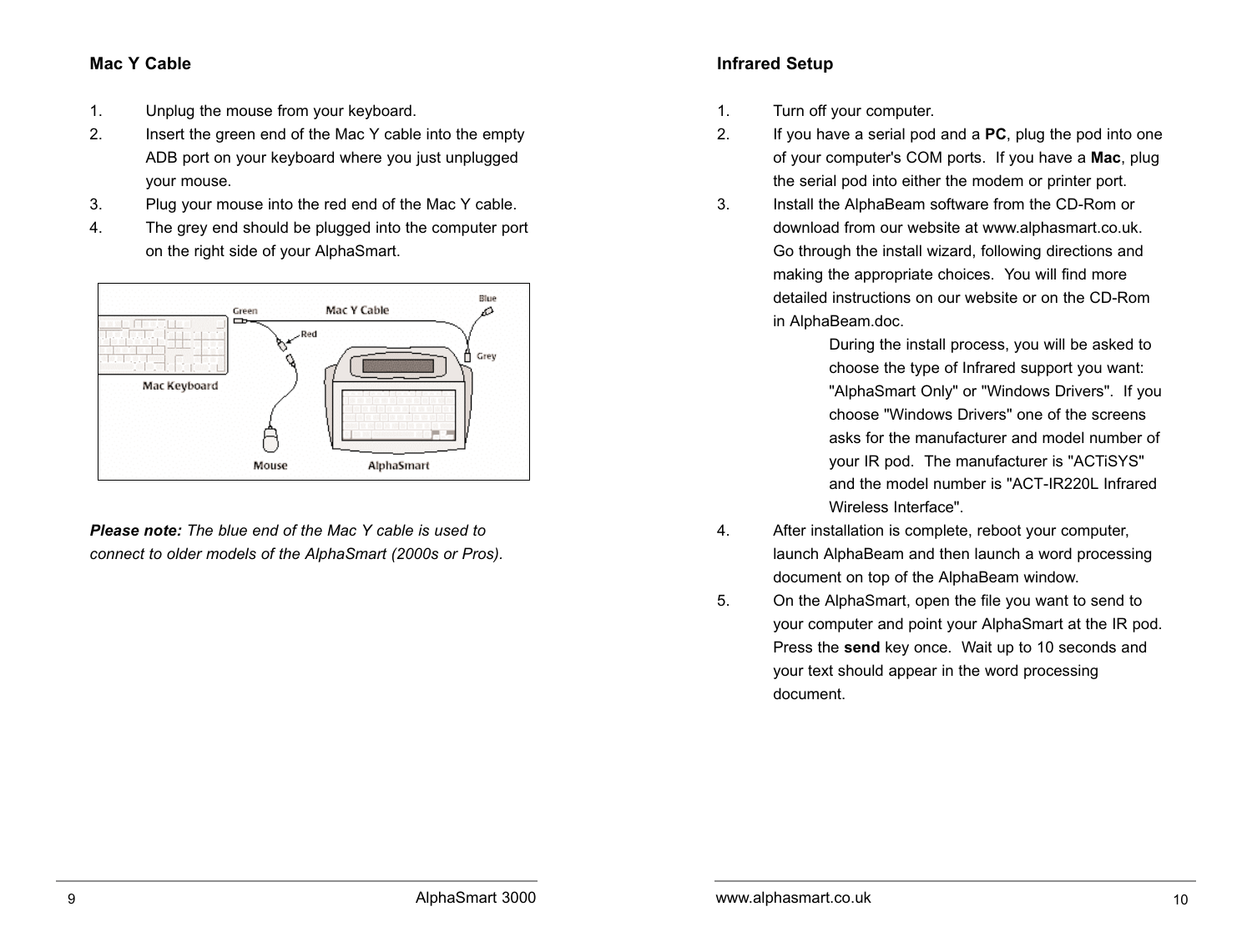## Top Row Buttons

#### **File 1-8 Buttons**

Your AlphaSmart 3000 supports 8 files, each of which will hold 12½ pages of single spaced text or about 25 KB. This provides a total storage capacity of 100 pages or 200,000 characters. This file structure is intended to support multiple users or to enable a single user to organise his or her work into chapters or sections.

#### **Print Button**

This button is used when you wish to print the contents of a file directly to a printer via serial or parallel printer cables. Connect an AlphaSmart Serial or Parallel print cable to your printer, make sure the printer is turned on and then attach the cable to the AlphaSmart's printer socket. Then press print.

#### **Spell Check Button**

Pressing spell check will check the spelling of the contents of the active file and offer suggestions for correction or allow the user to edit, ignore or see the word in context. Spell check can be disabled/enabled by pressing **cmd-option-spell check** and entering the master password. You can only receive the master password by calling Technical Support on 0870 120 0718, but please make sure you have your registration details to hand.

#### **Find Button**

The find feature allows you to enter any character, word or phrase (up to 16 characters long) and search for that entry in the active file or in all 8 files simultaneously. After the text is found continue the search by pressing **cmd-G.**

#### **Clear File Button**

Push this button when you wish to clear the contents of the active file. Pressing **shift-ctrl-option-cmd-clear file** simultaneously will clear all 8 files at once. If a file is accidentally cleared, there are several options for data recovery. (See Keyboard Commands at the end of this guide). To permanently delete a file press **option-cmd-clear file**.

#### **Home and End Buttons**

The home button moves the cursor to the beginning of the document, while the end button moves the cursor to the end of the document.

## **Applets Button**

## **SmartApplets for the AlphaSmart 3000**  SmartApplets are mini software applications that can be

downloaded to the AlphaSmart to extend its functionality for keyboarding, quizzes, word-prediction and much more. SmartApplets can be downloaded only to the AlphaSmart 3000 (NOT to the AlphaSmart Pro or AlphaSmart 2000). Please call Technical Support on 0870 120 0718 or log on to www.alphasmart.co.uk for the latest information and releases.

To change SmartApplets press the applet key and use the up and down arrow keys to select a different applet.

#### **SmartApplets Available**

**AlphaWord SmartApplet:** The built-in word-processor with features such as spell-check, cut/copy/paste, find, autosave, foreign-language characters, etc.

**Calculator SmartApplet:** The built-in simple, 4-function calculator.

**KAZ Typing Tutor:** Originally designed for the computer, it has been adapted for the AlphaSmart 3000 which means that it is ideal and fun for children and adults wanting to learn and improve their keyboarding. Anytime, anywhere. Please contact AlphaSmart or your local dealer for further information.

#### **Send Button**

Pressing this button sends the contents of the active file to a computer once connected via cable or infrared.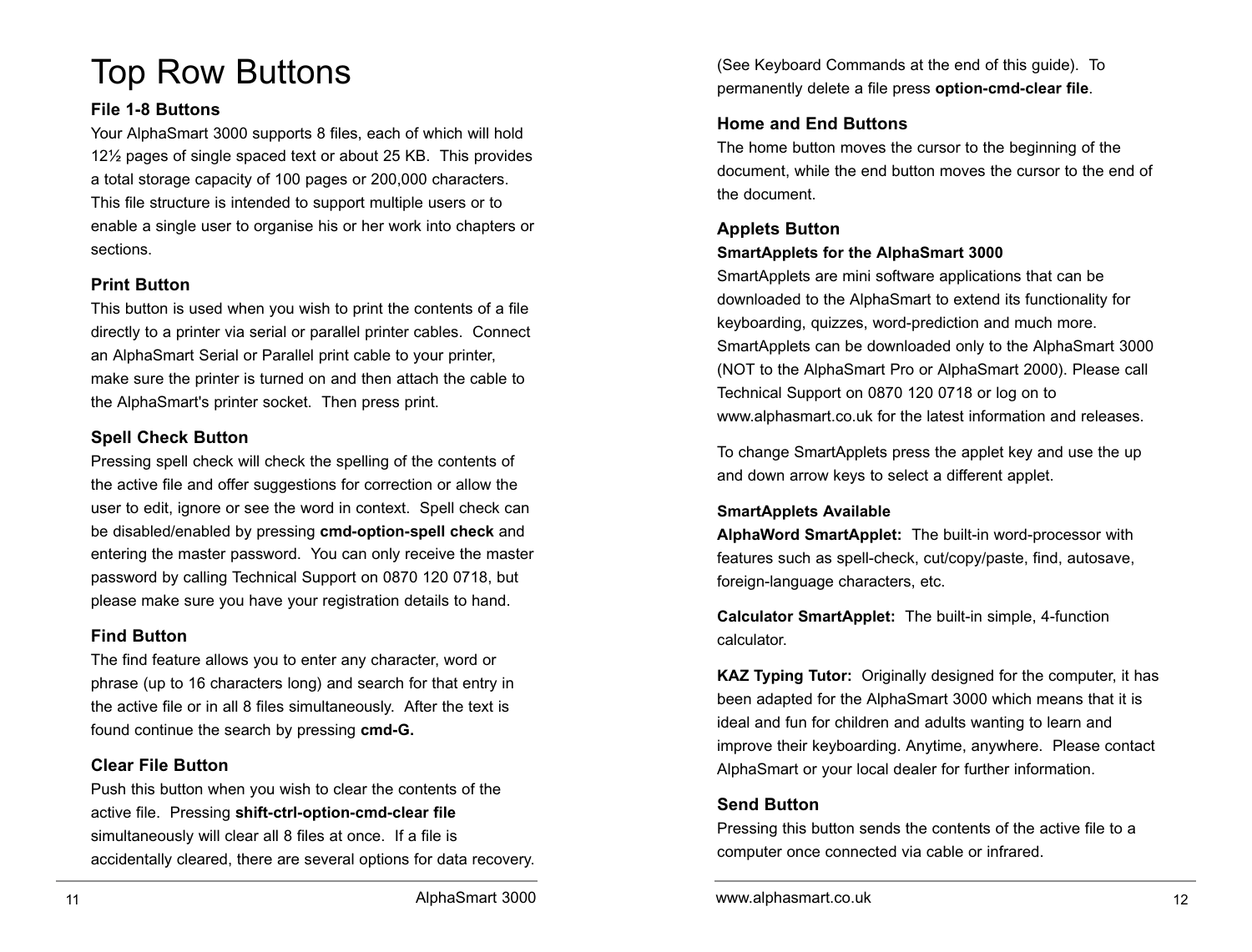## Other Features

Here is a partial list of other features supported by your AlphaSmart 3000. For **Troubleshooting** information refer to the respective section at www.alphasmart.co.uk. Please see the Keyboard Shortcuts section at the end of the manual for further reference and summary:

### **To Password Protect all 8 Files**

This function allows different passwords to be ascribed to different files, effectively allowing you to have 8 different users per AlphaSmart.

The AlphaSmart 3000 is shipped with this function disabled. To enable it for the first time, you will need to contact our Technical Support desk at 0870 120 0718 and ask for the master password, please remember to have your registration details to hand.

Then press **ctrl-option-cmd-P**, type the master password when prompted to activate the password protection.

#### **To enable individual passwords**

Open the files you wish to individually password protect. Press **option-cmd-P**.

You will then be asked to enter the "old" password before entering a new one. The factory default password for this is "write". Enter this and then enter your new password, which can be 1-6 characters in length, backspace and Tab are not accepted characters.

### **To reset passwords to factory default**

AlphaWord file passwords can all be reset to the factory default value using the keyboard command **ctrl-shiftoption-cmd-P** and entering the master password.

## **To Enable or Disable Access to Calculator**

When you are in AlphaWord, the keyboard command **ctrl-cmd-C** displays a screen that prompts you for the master password to disable or enable the Calculator, you will need to contact our Technical Support desk at 0870 120 0718 and ask for the master password, please remember to have your registration details to hand. If you select Calculator from the SmartApplet menu when the Calculator is disabled, the message "The Calculator is turned off." will be displayed briefly before returning to the SmartApplet menu.

## **User Defined Auto Power-off**

The default auto power-off setting on your AlphaSmart is 4 minutes. To change this press **cmd-option-T** then set to your preferred time by pressing the **up** or **down arrow keys**.

## **Auto Repeat/Key Repeat Control**

As a default, when a key is pressed and held down the AlphaSmart will continue to write that letter on the screen. If Auto Repeat is disabled then only one character is produced per key press, irrespective of how long it is held down for. To do this press **option-cmd-K** and then press **1**. Likewise to disable.

## **Sticky Keys**

With Sticky Keys enabled, you can type combination keystrokes without actually pressing the keys simultaneously. This means you can make capital letters by pressing **shift** first and then a letter key, or operate function commands without pressing the combinations of keys simultaneously. To enable Sticky Keys press **option-cmd-K** and then press **2**. Likewise to disable.

## **Show Marks**

When Show Marks is enabled, it visually displays screen functions like Tab or Return when they otherwise would not be. To enable Show Marks press **option-cmd-K** and then press **3**. Likewise to disable.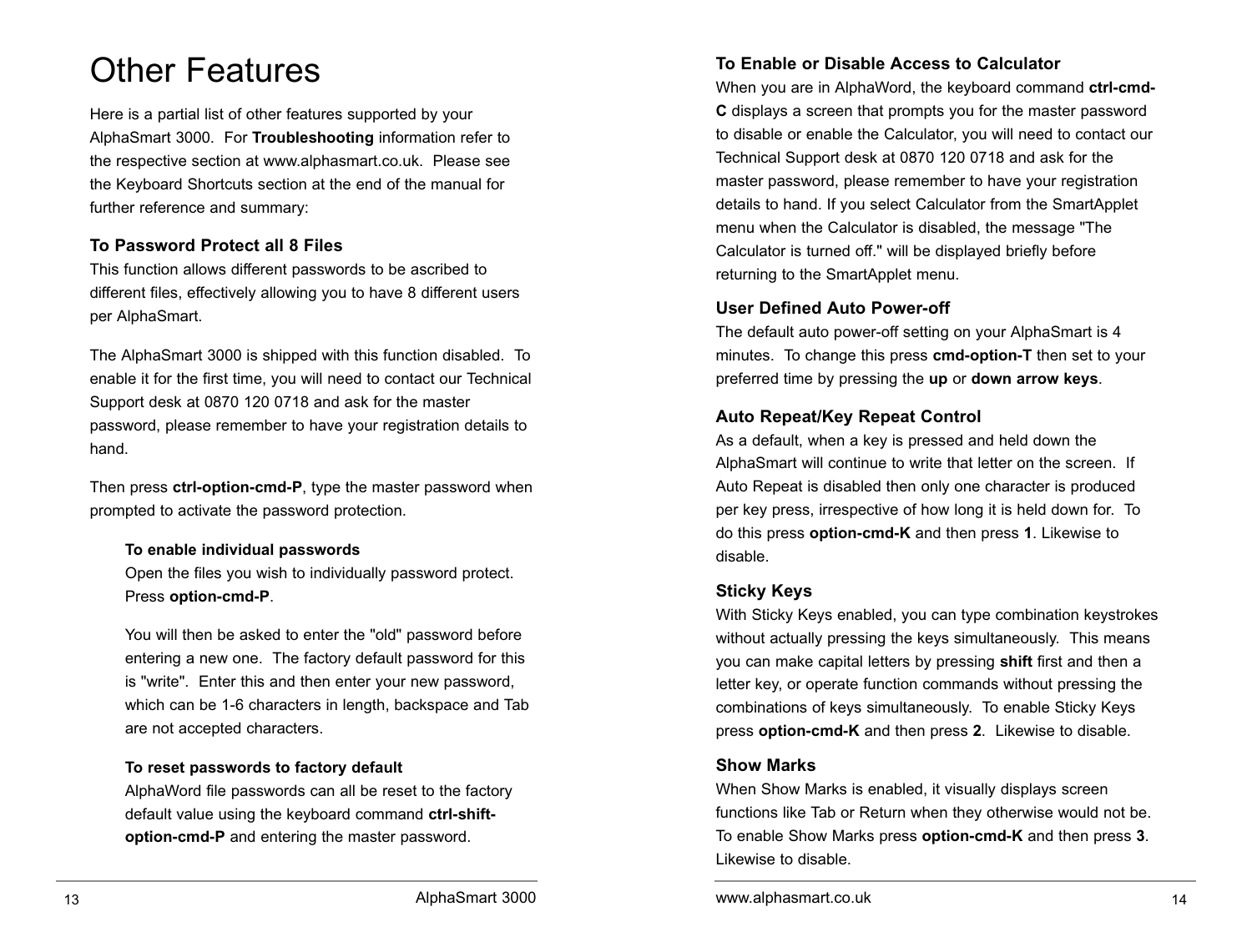### **Set Slow Key Rate**

Slow Keys is designed to allow a user with unsteady hands or difficulty in targeting specific keys to set a delay time between depressing a key and the generation of the associated character. The Slow Keys control screen can be displayed with the keyboard command **ctrl-option-cmd-K**.

To turn Slow Keys on, use the **up-arrow** or **right-arrow** key to select a delay value greater than zero (a zero value turns Slow Keys off). Use the **down-arrow** or **left-arrow** to decrease the delay value. Once the desired delay value is displayed, press **enter** to set that value, or **esc** to cancel any changes you have made.

#### **International Character Support**

Please refer to the table in the back of this manual for a full description of keystrokes needed for producing the wide range of International Characters supported by the AlphaSmart 3000.

#### **Keyboarding Timer**

The Keyboarding Timer, when used, measures the Words Per Minute (WPM) typed by a user. The delete function is disabled during this so that keyboarding mistakes can be evaluated.

To access the keyboarding timer press **cmd-find**. To start the Timer just start typing and to stop to see your calculated score hit the **caps lock** button. To resume the timer, press **enter** or press **esc** to quit.

### **Cut, Copy and Paste Within and Between Files**

To cut, copy or paste within a file or between files you first need to highlight the desired text. Position the cursor by the passage that you wish to use. Press **shift** and hold it down. Then, using the **arrow keys**, move the cursor to the end of the passage, you will notice that as the cursor travels over the letters they will become flashing black boxes. Once highlighted, decide

whether you want to copy (press **ctrl-C**) or cut (press **ctrl-X**) this text. Then move the cursor to wherever you want to paste the text (if you want you can choose a different file to paste to by pressing a file number key). Position the cursor and press **ctrl-V**, the text will then be pasted.

#### **Show Number of Characters or Pages in a File**

To find out how many characters are in a file press **ctrl-cmd-I**. To find out how many pages have been used in a file and how much space is left press **cmd-I**.

#### **Show Clipboard Status and Contents**

To show the clipboard status (i.e. the amount of text held in the clipboard) press **option-cmd-C**. To see the text that is actually in the clipboard press **ctrl-option-cmd-C**.

## **Quickly Move to the Beginning or End of a Line or the Top or Bottom of the Screen**

To move to the begining of a line press **cmd-left arrow**, to move to the end of a line press **cmd-right arrow**. To move 4 lines up the screen press **cmd-up arrow**, to move 4 lines down the screen press **cmd-down arrow**.

### **Send Text from a Computer to Your AlphaSmart**

This requires the purchase of our bi-directional software called **Get Utility**. Please contact your local dealer or AlphaSmart for further information.

#### **Get Utility Software**

**Get Utility** is a software application that allows you to transfer text from a PC running Windows or a Mac to an AlphaSmart keyboard. The program transfers the current contents of the PC or Mac Clipboard to a designated file on an AlphaSmart. (The Clipboard is a memory buffer that allows you to transfer information between different programs. Most PC and Mac applications support copying to the Clipboard). This allows the AlphaSmart to become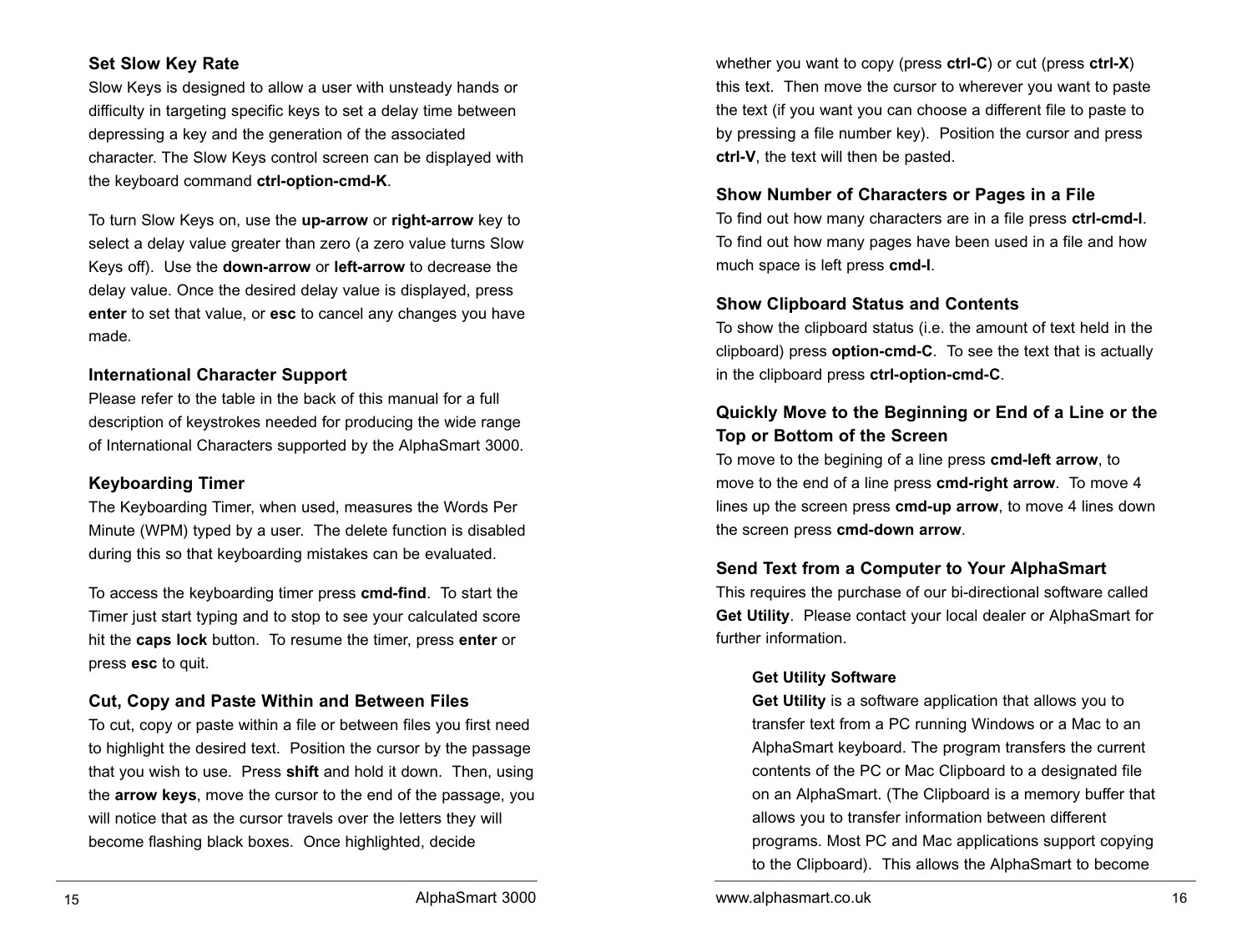the perfect study and research tool allowing you to take text from the Web, databases or other text files and compile them as you see fit.

*Please note: Different versions of the software maybe applicable to different computers. Please consult* www.alphasmart.co.uk, *call our helpline on* 0870 120 0718 *or check with your dealer before buying.*

#### **Battery Status Display**

A display of the current battery charge level is available within AlphaWord when you use the keyboard command **ctrl-cmd-B**. This display shows a text and graphical representation of the battery charge level. In addition, the graphical representation of the battery charge level is shown in the startup screen when the AlphaSmart is powered on, and in the screen that you see when you change files in AlphaWord.

#### **Data Recovery**

If you accidentally delete a file and want to retrieve it you have a number of options available.

To recover a file from last deletion press **option-cmd-R**.

If this option fails to work try to recover the last 40 characters deleted by pressing **ctrl-option-cmd-R**. Continue to press this until you start to retrieve "garbage".

If this fails you can try a complete recovery by pressing **ctrlshift-option-cmd-R** but be prepared to delete the "garbage" that may appear at the end of the file. To delete this simply place the cursor at the end of your text and press **cmd-backspace**, this will delete all characters from the cursor to the end of the file.

#### **Printer Selection Menu**

If you are printing directly from an AlphaSmart 3000 to a printer you will need to select the correct driver for your printer. Press **option-print** then scroll through the menu that appears using the **up** and **down arrow** keys until you find the name that best fits your printer, then press **enter** or **esc** to cancel.

#### **Cable and Infrared Transfer Speeds**

If you are experiencing problems transferring text from your AlphaSmart to your computer it might be because the transfer speed is too high.

If you are transferring text by cable press **option-cmd-S** to access the cable transfer speed menu. Then select numbers **1** (slow) to **4** (fast) to adjust the transfer speed.

Likewise if you are using an Infrared AlphaSmart to transfer text press **ctrl-option-cmd-S** to adjust the speed of transfer, choosing from **1** (slow) or **2** (fast).

#### **Status Screens**

To see the system status, current file number, version number of AlphaWord , keyboard layout, transfer speed, Auto Repeat, Sticky Keys and Password status press **option-cmd-V**.

For a diagnostic status press **ctrl-shift-option-cmd-I**.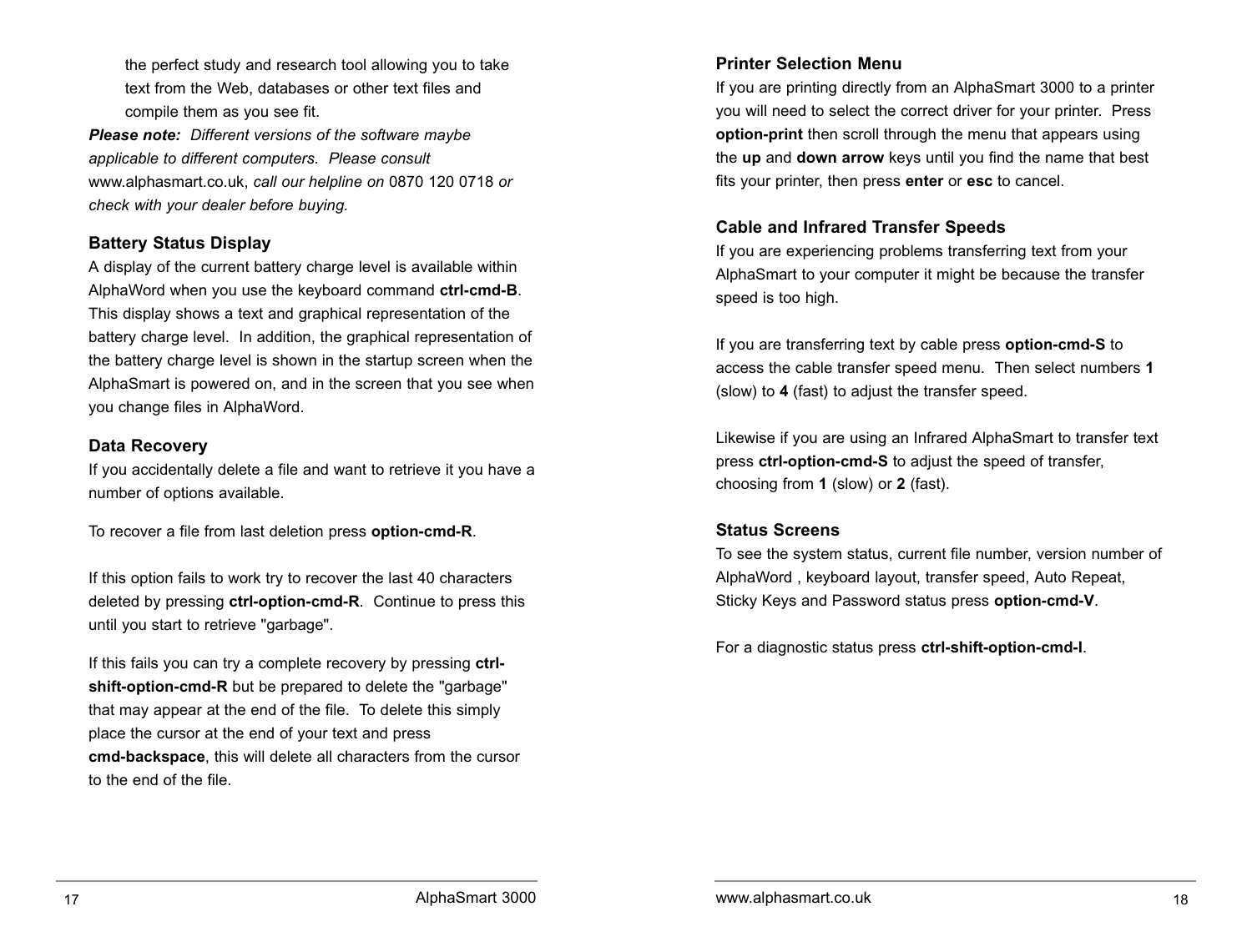## Special Keyboard Commands Summary

| <b>Action</b>                         | <b>Keyboard Command</b> |
|---------------------------------------|-------------------------|
| Delete from cursor to the end of file | cmd-backspace           |
| Select text                           | shift-any arrow         |
| Select all                            | cmd-A                   |
| Cut selected text                     | cmd-X or ctrl-X         |
| Copy selected text to clipboard       | cmd-C or ctrl-C         |
| Paste text from clipboard             | cmd-V or ctrl-V         |
| Clipboard status                      | option-cmd-C            |
| Clipboard contents                    | ctrl-option-cmd-C       |
| <b>Find Text</b>                      | find or cmd-F           |
| Continue the Find Text search         |                         |
| while in the Find screen              | cmd-G                   |
| Spell check a word                    | spell check or cmd-     |
|                                       | spell check             |
| Disable/enable Spell Check            | option-cmd-spell check  |
| Recover file from last deletion       | option-cmd-R            |
| Recover 40 characters                 | ctrl-option-cmd-R       |
| Recover entire file                   | ctrl-shift-option-cmd-R |
| Clear file                            | clear file              |
| Permanently clear file                | option-cmd-clear file   |
| Clear all eight files                 | ctrl-shift-option-cmd-  |
|                                       | clear file              |
| Print command                         | print or cmd-print      |
| Printer selection menu                | option-print            |
| <b>Keyboarding Timer</b>              | cmd-find                |
| Change password                       | option-cmd-P            |
| Password enable/disable               | ctrl-option-cmd-P       |
| Sticky Keys, Auto Repeat and Show     |                         |
| Marks status                          | option-cmd-K            |
| Cable transfer speed menu             | option-cmd-S            |
| Infrared transfer speed menu          | ctrl-option-cmd-S       |
|                                       |                         |

| Action                              | <b>Keyboard Command</b> |
|-------------------------------------|-------------------------|
| Changes files when attached to      |                         |
| the PC (F1 for file 1, etc.)        | cmd-file 1 etc.         |
| Changes files when attached to      |                         |
| the Mac (F1 for file 1, etc.)       | option-cmd-file 1       |
| File Status Dialog                  | cmd-l                   |
| Character Status Dialog             | ctrl-cmd-l              |
| Idle Time Dialog                    | option-cmd-T            |
| System status, current file number, |                         |
| version number, etc.                | option-cmd-V            |
| Slow Keys screen                    | ctrl-option-cmd-K       |
| Enable or Disable the Calculator    | ctrl-cmd-C              |
| Display hardware configuration      | ctrl-shift-option-cmd-l |
| Reset AlphaWord file passwords      |                         |
| to factory settings                 | ctrl-shift-option-cmd-P |
| Battery Status Display              | ctrl-cmd-B              |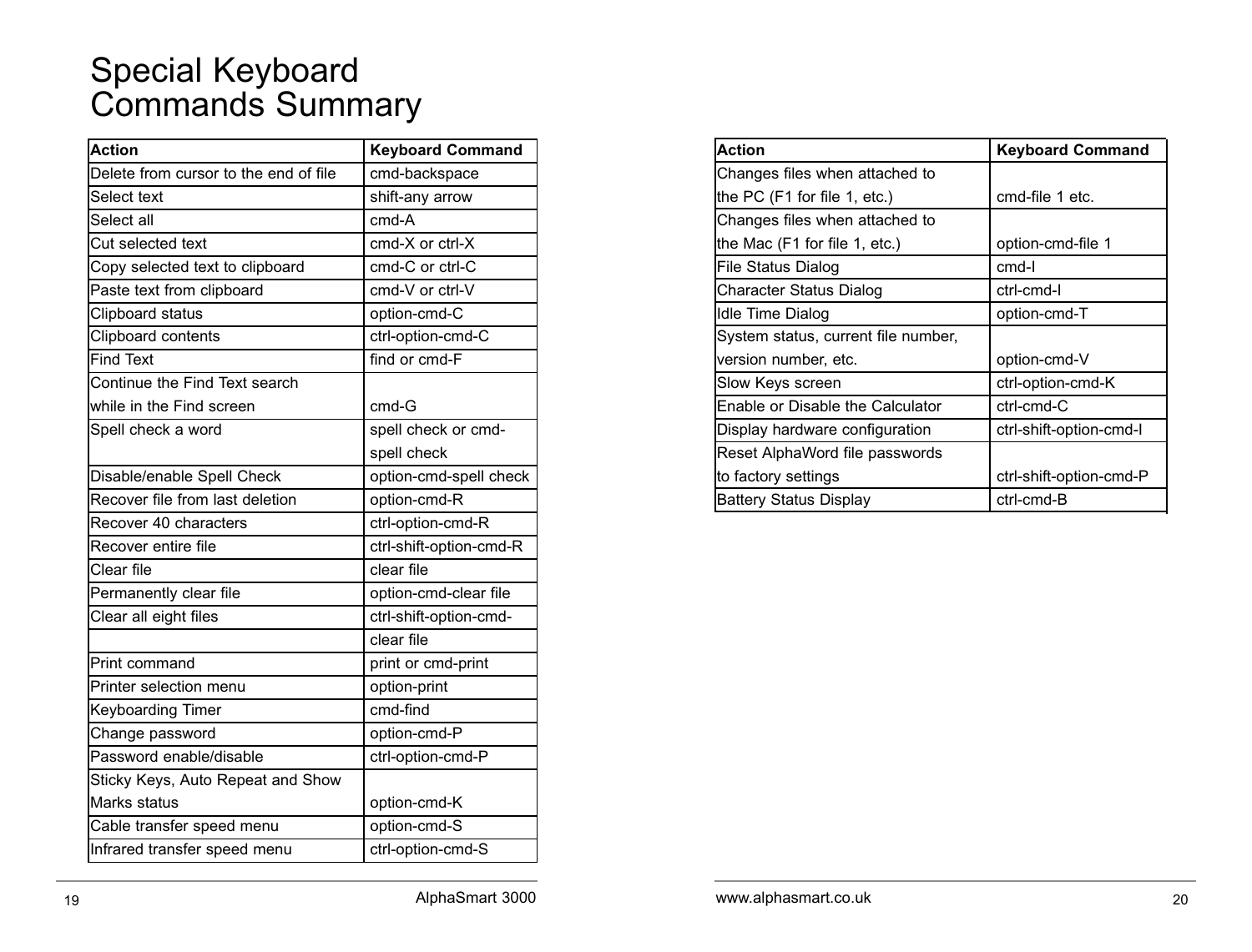## International Special **Characters**

| <b>Character</b>                               | <b>UK Keystrokes</b>              |
|------------------------------------------------|-----------------------------------|
| á                                              | option-E, A                       |
| é                                              | option-E, E                       |
| $\mathfrak{f}% _{0}\left( \mathfrak{g}\right)$ | option-E, I                       |
| $\overline{6}$                                 | option-E, O                       |
| ú                                              | option-E, U                       |
| Á                                              | option-E, shift-A (Displays as á) |
| É                                              | option-E, shift-E                 |
| $\overline{\acute{o}}$                         | option-E, shift-O                 |
| Ú                                              | option-E, shift-U                 |
| $\overline{\dot{a}}$                           | option-`, A                       |
| è                                              | option-`, E                       |
| ì                                              | option-`, I                       |
| ò                                              | option-`, O                       |
| ù                                              | option-`, U                       |
|                                                | option-`, shift-A (Displays as á) |
| ム<br>ヒーロー                                      | option-`, shift-E                 |
|                                                | option-`, shift-O                 |
| Ù                                              | option-`, shift-U                 |
| â                                              | option-I, A                       |
| ê                                              | option-I, E                       |
| î                                              | option-I, I                       |
| ô                                              | option-I, O                       |
| û                                              | option-I, U                       |
| Ê                                              | option-I, shift-E                 |
| Ô                                              | option-I, shift-O                 |
| Û                                              | option-I, shift-U                 |
| ä                                              | option-U, A                       |
| $\overline{e}$                                 | option-U, E                       |
| ï                                              | option-U, I                       |
| ö                                              | option-U, O                       |
| ü                                              | option-U, U                       |

| option-U, Y<br>option-U, shift-A<br>option-U, shift-E<br>option-U, shift-O<br>option-U, shift-U<br>option-N, A<br>option-N, N<br>option-N, O<br>option-N, shift-A<br>option-N, shift-N<br>option-N, shift-O<br>option-A |
|-------------------------------------------------------------------------------------------------------------------------------------------------------------------------------------------------------------------------|
|                                                                                                                                                                                                                         |
|                                                                                                                                                                                                                         |
|                                                                                                                                                                                                                         |
|                                                                                                                                                                                                                         |
|                                                                                                                                                                                                                         |
|                                                                                                                                                                                                                         |
|                                                                                                                                                                                                                         |
|                                                                                                                                                                                                                         |
|                                                                                                                                                                                                                         |
|                                                                                                                                                                                                                         |
|                                                                                                                                                                                                                         |
|                                                                                                                                                                                                                         |
| option-shift-A                                                                                                                                                                                                          |
| option-O                                                                                                                                                                                                                |
| option-shift-O                                                                                                                                                                                                          |
| option-shift-8                                                                                                                                                                                                          |
| option-shift-2                                                                                                                                                                                                          |
| option-R                                                                                                                                                                                                                |
| option-G                                                                                                                                                                                                                |
| option-C                                                                                                                                                                                                                |
| option-shift-C                                                                                                                                                                                                          |
| option-5                                                                                                                                                                                                                |
| option-6                                                                                                                                                                                                                |
| option-7                                                                                                                                                                                                                |
| option-shift-'                                                                                                                                                                                                          |
| option-shift-/                                                                                                                                                                                                          |
| option-1                                                                                                                                                                                                                |
| option-shift-\                                                                                                                                                                                                          |
| option-\                                                                                                                                                                                                                |
| option-E, space                                                                                                                                                                                                         |
|                                                                                                                                                                                                                         |
|                                                                                                                                                                                                                         |